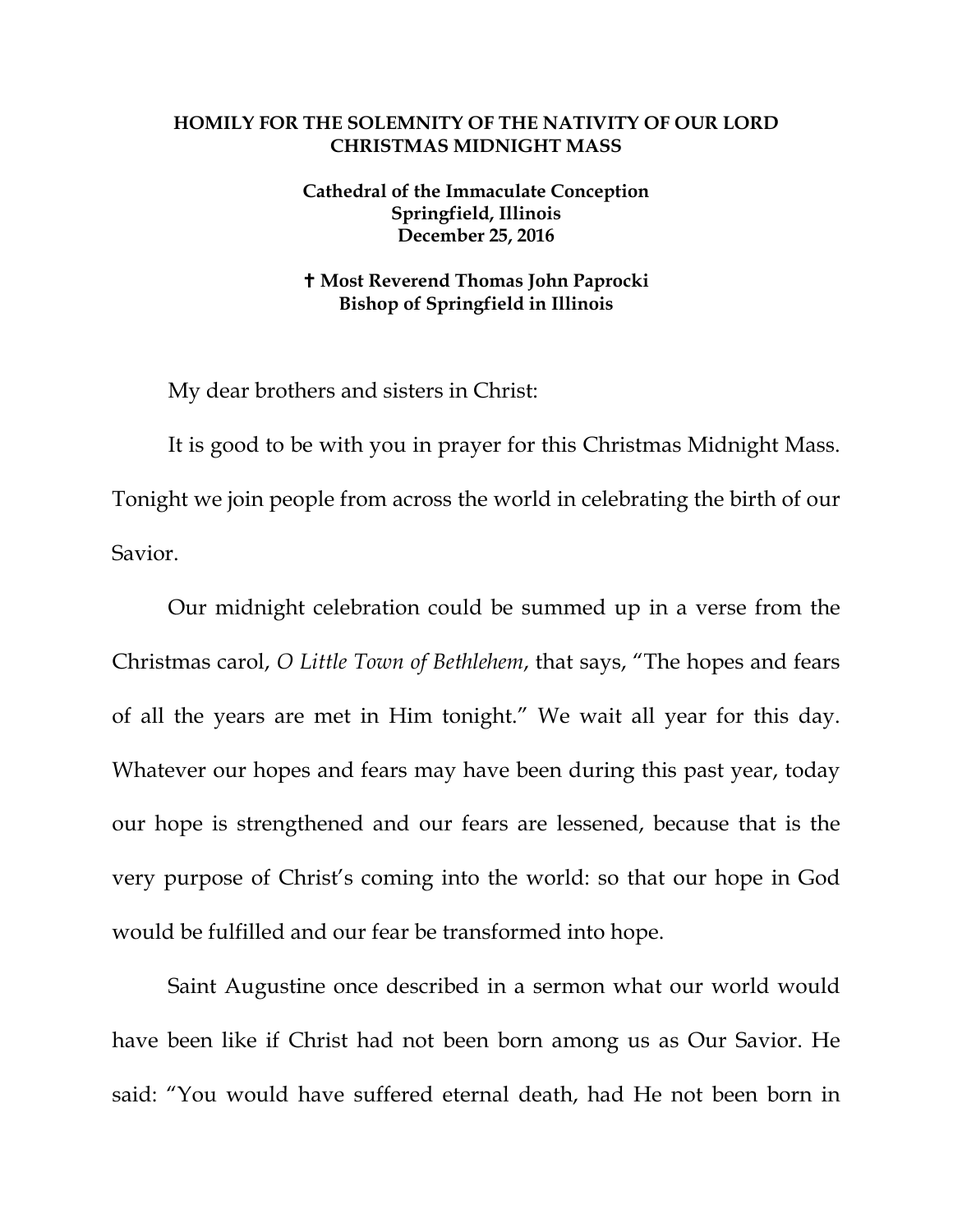time. Never would you have been freed from sinful flesh, had He not taken on Himself the likeness of sinful flesh. You would have suffered everlasting unhappiness, had it not been for this mercy. You would never have returned to life, had He not shared your death. You would have been lost if He had not hastened to your aid. You would have perished, had He not come."[1](#page-2-0)

Since, to our everlasting benefit, Christ did choose to be born among us, we "joyfully celebrate the coming of our salvation and redemption" and we "celebrate the festive day on which He who is the great and eternal day came from the great and endless day of eternity into our own short day of time."[2](#page-2-1)

During the four full weeks of the Advent season that we had this year of preparing for Christmas, a prominent figure was Saint John the Baptist. On the First Sunday of Advent, for example, the Scriptures told us that "John the Baptist appeared, preaching in the desert of Judea and saying, 'Repent, for the kingdom of heaven is at hand!' It was of him that the prophet Isaiah had spoken when he said: *A voice of one crying out in the desert, prepare the way of the Lord*" (Matthew 3:1-3).

2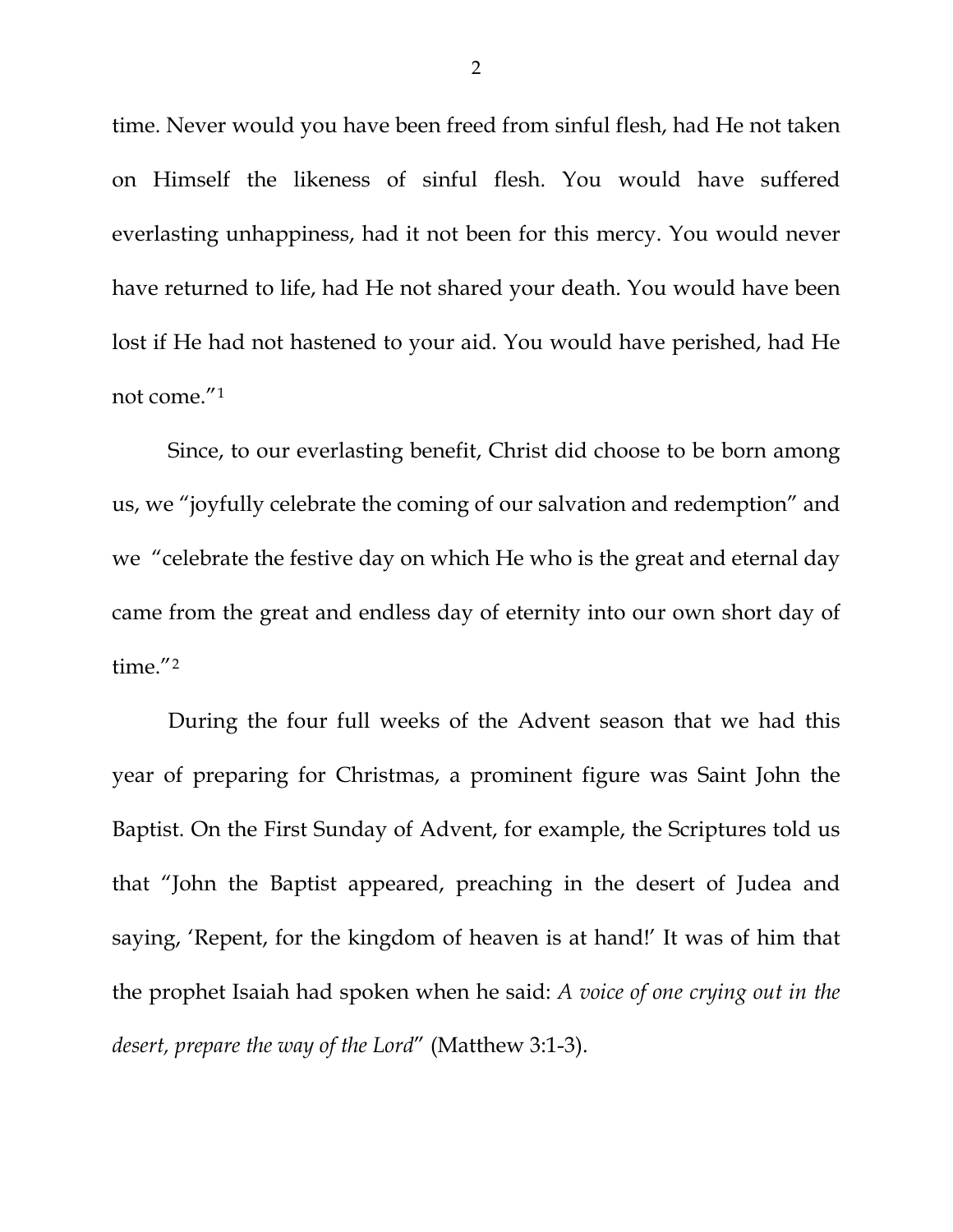The voice of the prophet comes to be heard in the desert in our time as well, not the physical desert of sand and scorching heat, but the spiritual desert of our secular world, a place that is often barren and bereft of any awareness of anything divine. Another metaphor for spiritual emptiness is the darkness of the night, which is why we celebrate this Christmas Mass during the night. The celebration of Christ's birth also comes shortly after the winter solstice, marking the day with the shortest period of daylight and the longest night of the year. From now until the summer solstice next June, the period of daylight day will gradually get longer. So it is that now in the darkness of this night we gather again to celebrate the coming of the light, Jesus Christ, the light of the world.

<span id="page-2-1"></span><span id="page-2-0"></span>Like the shepherds of Bethlehem we hear again the song of the angels telling us of a child born for us, a Savior. We hear those reassuring words that are featured regularly throughout the Gospel story: "Do not be afraid." There is good news to tell, news that will always survive the evil that human beings can do. There is a joy meant for us, a reason to believe, a cause of happiness that we can know and share in. Allow the Lord to transform your fears into hope, for those who hope in the Lord will not be disappointed.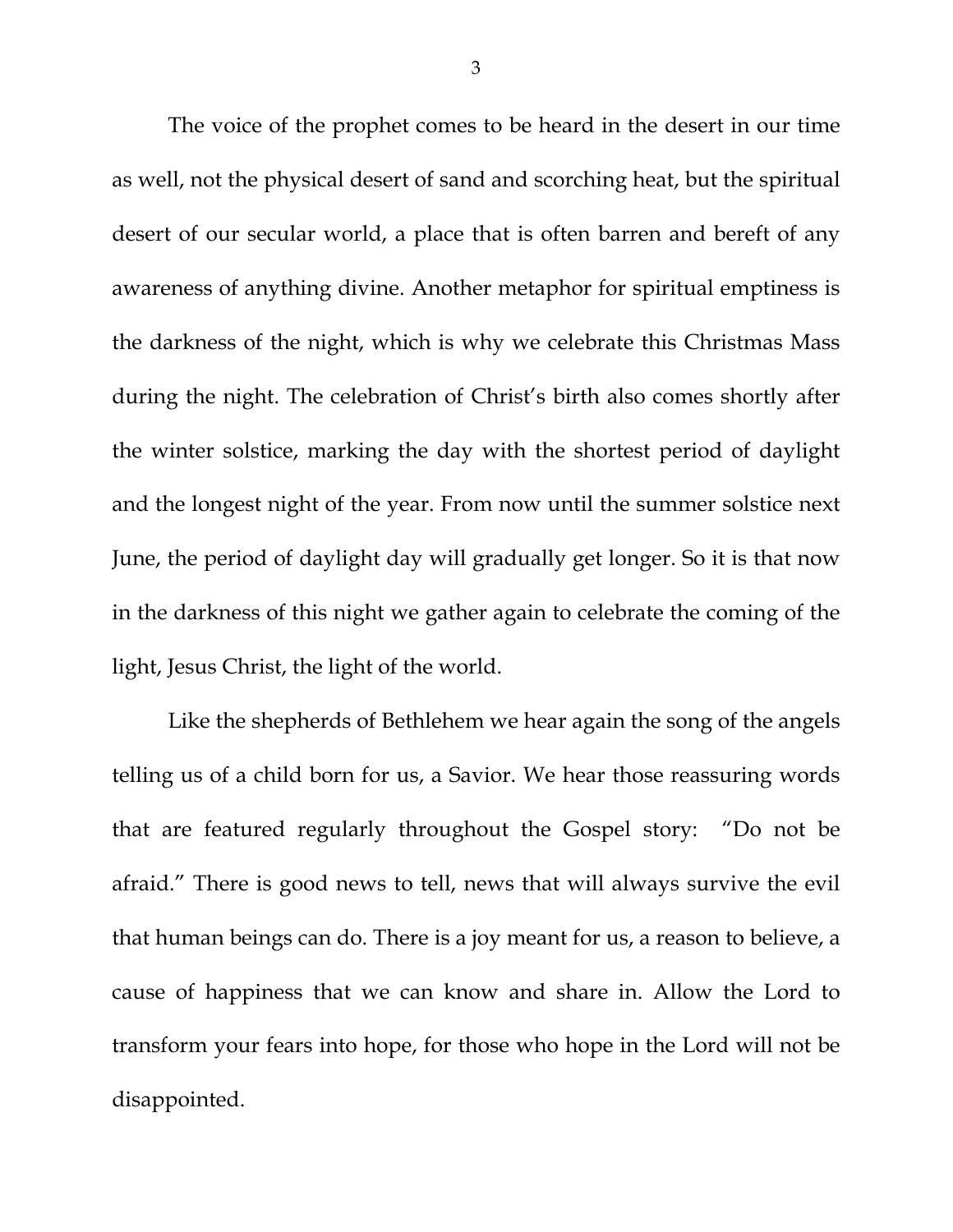In our first reading from the prophet Isaiah, we heard that the "people who walked in darkness have seen a great light; upon those who dwelt in the land of gloom a light has shone" (Isaiah 9:1). This "great light" is none other than the Christ child born to us. This child will be an ideal King who will carry titles that could never have been attached to his predecessors. He will be Counselor because His wisdom will steer people along the path to eternal life. He will be Hero because He will lead the people to victory against the forces of evil that once ruled their lives. He will be Father because He will care for all of God's children. He will be Prince of Peace because His reign will offer the people a lasting security that comes from having a right relationship with God.

Another image offered in today's scripture is the scene of Jesus being born in a manger in a stable because there was no room for him in the usual places of lodging. Again we see a metaphor for our own lives. The usual place where Jesus seeks to dwell is in our hearts, but we must in all honesty ask ourselves if our hearts are not too full of other distractions that leave no room for Our Lord to enter. Are we so preoccupied with work, with sports, with entertainment and other diversions that we have no time or energy left to give to God?